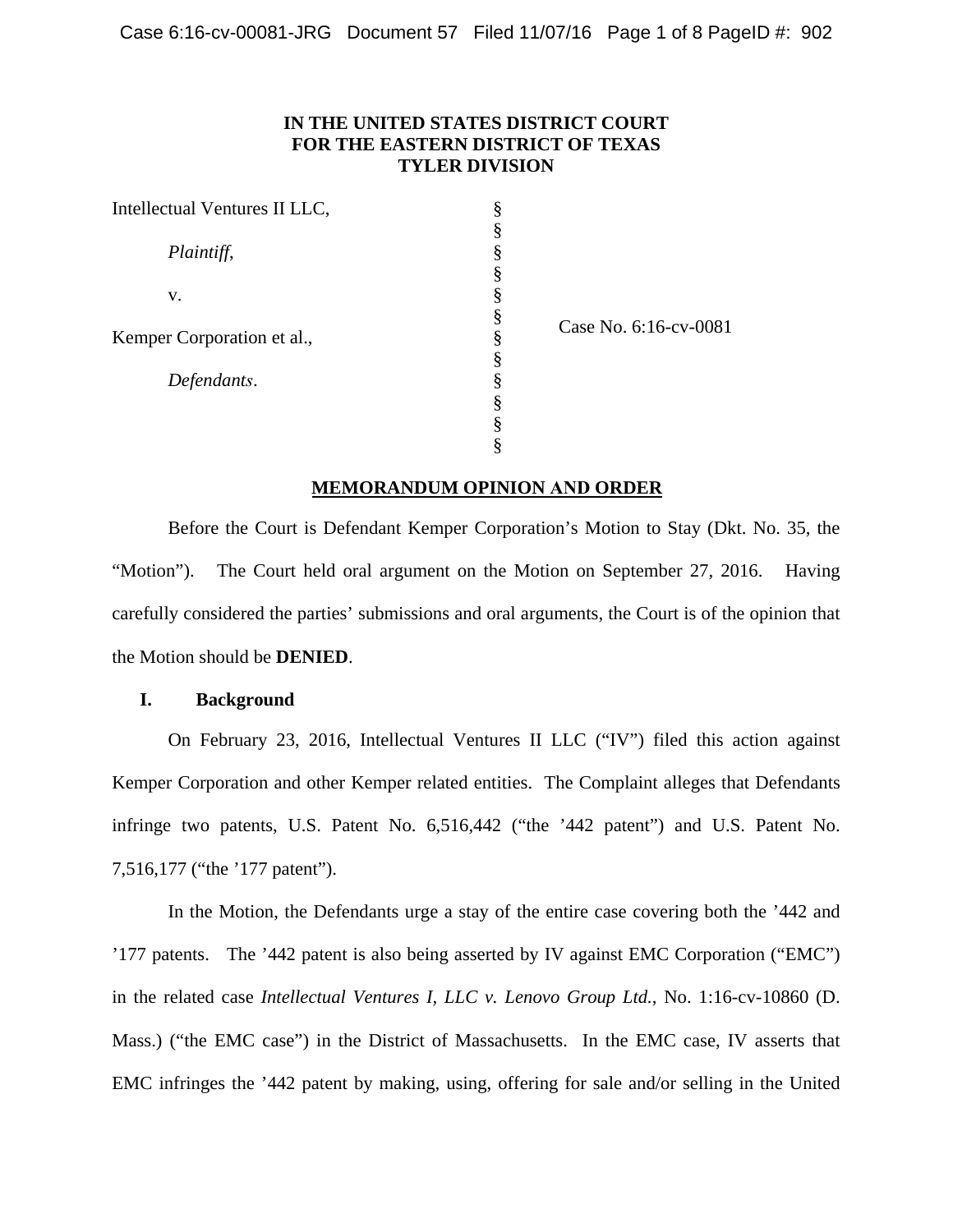States certain products and/or services, including without limitation VMAX storage arrays. According to the Defendants, the Court should stay proceedings pursuant to the customer-suit exception because it would be more efficient for the concurrent litigation against EMC, the manufacturer of the accused product, to proceed first. (Dkt. No. 35 at 8–14.)

Regarding the '177 patent, Defendants argue that the Court should implement a stay in light of an instituted *Inter Partes* Review ("IPR") petitions. IV also asserts the '177 patent against BITCO in the related case *Intellectual Ventures II LLC v. BITCO Gen. Ins. Corp.*, 6:15 cv-59 (E.D. Tex.) ("the BITCO case"). The BITCO Defendants filed four petitions for *inter partes* review of claims 11-20 of the '177 patent. On February 9, 2016, the United States Patent Office ("PTO") instituted review on two of the IPR petitions covering claims 11-13 and 15-20 of the '177 patent. Claim 14 survived each attempt. As a result of these pending IPR proceedings, the Court ordered a stay in the BITCO case. *See Intellectual Ventures II LLC v. BITCO Gen. Ins. Corp.*, No. 6:15-cv-59, Dkt. No. 145 (E.D. Tex. May 12, 2016). Notably, in its briefing, Defendants agree to a "limited estoppel," *i.e.*, to be estopped by the BITCO IPRs as well as all other pending IPRs as a condition of the stay "only so far as Kemper will not be permitted to raise in litigation for each challenged claim the specific ground(s) upon which those IPRs were instituted to cover each challenged claim." (Dkt. No. 51 at 2.)

The Court previously considered Defendant's Motion. After hearing oral argument from the parties and carefully considering the written submissions of the parties, the Court (1) severed all claims against Defendants concerning the '442 patent into a separate cause of action in the interest of judicial economy; (2) carried the remainder of the Motion; (3) and ordered a joint status conference to be held on Monday, October 17, 2016 at 3:00 p.m. in Marshall, Texas to discuss coordination of this case and the related case *Intellectual Ventures I LLC v. HCC*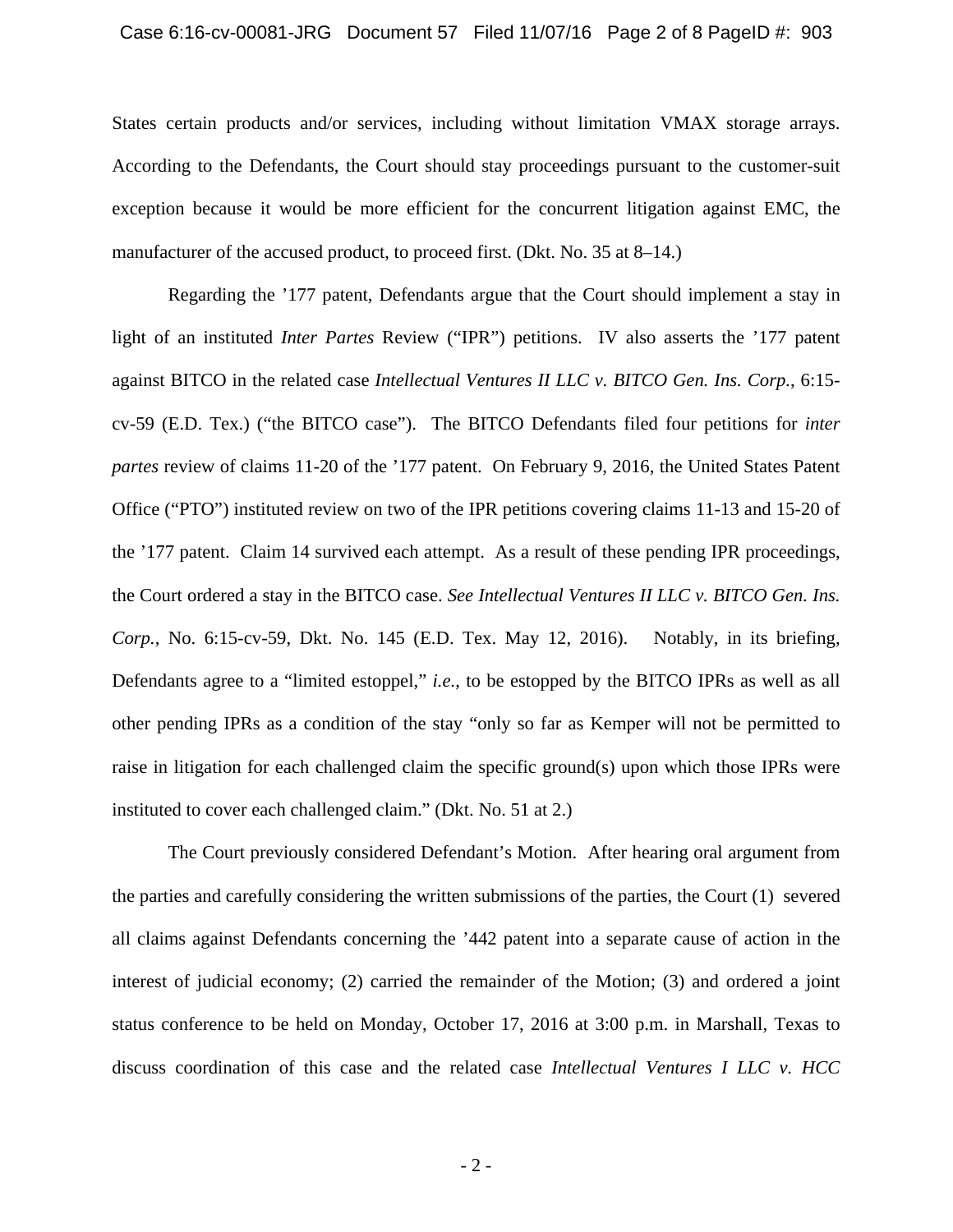*Insurance Holdings, Inc. et al.*, No. 6:15-cv-660-JRG-KNM (the "HCC case"). (*See* Dkt. No. 55) Shortly after the status conference, HCC filed an Unopposed Motion to Stay Pending *Inter Partes* review in which HCC agreed to be fully bound by the outcome of the BITCO IPR proceedings. Defendants have not agreed to be fully bound in the same way, but have agreed to be bound only through the limited estoppel it proposes in their briefing. On October 26, 2016, Magistrate Judge Mitchell granted that motion staying the *HCC* case pending final written decisions from the PTAB on BITCO's IPR petitions. (Dkt. No. 126, HCC case)

The remainder of the Motion–whether a stay of this case is warranted absent an agreement from Defendants to be fully bound by the BITCO IPR proceedings—is the issue to which the Court now turns.

#### **II. Analysis**

The decision to implement a stay lies within the clear and sound discretion of the District Court. A district court has the inherent power to control its own docket, including the power to stay proceedings before it. *See Clinton v. Jones*, 520 U.S. 681, 706 (1997) ("The District Court has broad discretion to stay proceedings as an incident to its power to control its own docket."); *Murata Mach. USA v. Daifuku Co.*, No. 2015-2094, 2016 WL 4073320, at \*3 (Fed. Cir. Aug. 1, 2016) ("The ability to stay cases is an exercise of a court's inherent power to manage its own docket."). District courts typically consider three factors when determining whether to grant a stay: (1) whether the stay will unduly prejudice or present a tactical disadvantage to the nonmoving party, (2) the stage of the proceedings, including whether discovery is complete and a trial date has been set, and (3) whether the stay will likely simplify the issues before the court. *See Murata Mach.*, 2016 WL 4073320 at \*3; *Lennon Image Techs., LLC v. Macy's Retail Holdings, Inc.*, 2014 WL 4652117, at \*2 (E.D. Tex. Sept. 17, 2014). The Court may also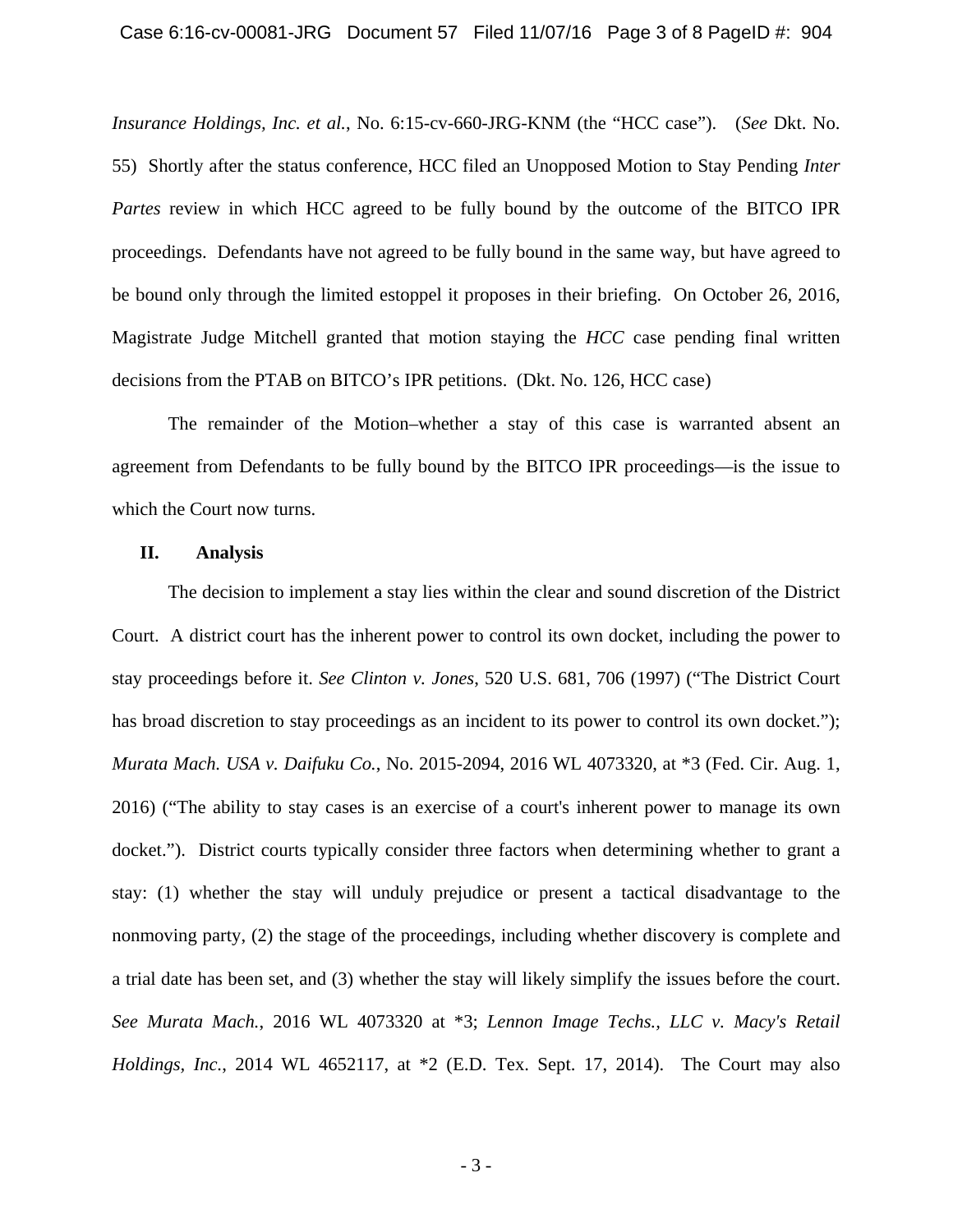balance considerations outside of those captured in the three-factor stay test. *Murata Mach. USA v. Daifuku Co.*, No. 2015-2094, 2016 WL 4073320, at \*4.

Any party other than the patent owner may file a petition to institute IPR to establish that patent claims are invalid under 35 U.S.C. §§ 102 and/or 103. 35 U.S.C. §§ 311(a)–(b). In filing a petition, the petitioner may only rely only on prior art "patents or printed publications." 35 U.S.C. § 311(b). However, 35 U.S.C. § 315 estops only the petitioner from again raising prior art before the PTO. With respect to a stay pending an instituted third-party IPR, the Court has the inherent power to condition a stay on agreement to be bound as if the proponent of the stay had filed the IPR. *See Tire Hanger Corp. v. My Car Guy Concierge Servs. Inc.*, No. 5:14-CV-00549-ODW, 2015 WL 857888, at \*3 (C.D. Cal. Feb. 27, 2015)

#### **1. Issue Simplification**

Often, "the most important factor bearing on whether to grant a stay in this case is the prospect that the *inter partes* review proceeding will result in simplification of issues before the Court." *NFC Techs. LLC v. HTC America, Inc.*, 2015 WL 1069111, at \*4 (E.D. Tex.) (Bryson, J.). In the case of a stay pending an instituted IPR, the benefits of a stay directly relate to the degree and effect an estoppel would have on subsequent litigation in the district court. "When IPR is instituted on all asserted claims and when all defendants are bound by the estoppel provisions of 35 U.S.C. § 315, this factor generally favors a stay." *SSL Servs., LLC v. Cisco Sys., Inc,* No. 2:15-CV-433-JRG-RSP, 2016 WL 3523871, at \*3 (E.D. Tex. June 28, 2016).

In this case, the Patent Office ("PTO") has not instituted review on all of the asserted claims nor have defendants agreed to be bound by the estoppel provisions of 35 U.S.C. § 315 as would the petitioner. Here, the question is whether an instituted IPR covering *some* asserted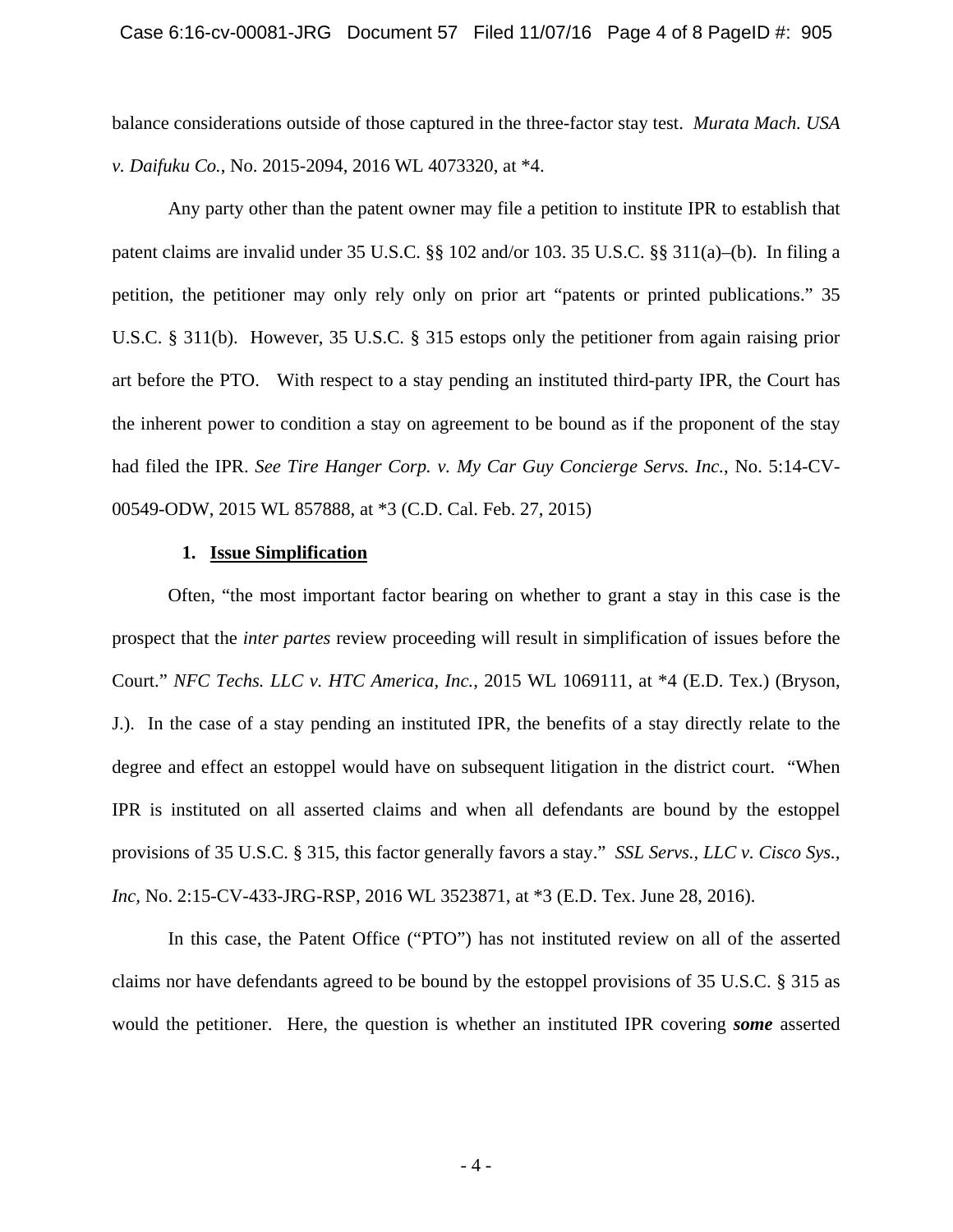claims and an agreement to a *limited* estoppel meaningfully simplifies the issues before the Court.

District courts have approached this issue of a conditioning a stay on an estoppel differently. Some courts, under a first approach, have not required that parties abide to any sort of estoppel as a condition of a stay. *See, e.g.*, *Intellectual Ventures II LLC v. Huntington Bancshares Inc.*, 2014 WL 2589420, \*4 (S.D. Ohio 2014); *Intellectual Ventures II LLC v. SunTrust Banks, Inc.*, 2014 WL 5019911, at \*2–3 (N.D. Ga. Oct. 7, 2014). Other courts, under a second approach, will stay a case conditioned on an estoppel more limited than that provided by 35 U.S.C. § 315(e), akin to the limited estoppel Defendants will agree to in this case. *See, e.g.*, *E.Digital Corporation v. Arcsoft, Inc.*, 2016 WL 452152, \*2 (S.D. Cal. 2016). Finally, other courts have required that an accused infringer seeking to obtain the benefit of a stay should agree to be bound by the estoppel effect of 35 U.S.C. § 315(e). *See, e.g.*, *In re CTP Innovations, LLC,* 2015 WL 317149, \*2 (D. Md. 2015) ("If a Defendant believes its counsel can do a better job of advocacy that the Manufacturers, it should forego the benefit of a stay and have its own counsel exercise their skills to re-litigate issues that the Manufacturers may have lost in the PTAB."); *PersonalWeb Techs., LLC v. Facebook, Inc.*, 2014 WL 116340, at \*6 (N.D. Cal. Jan. 13, 2014) ("This grant is contingent on each defendant's agreement to be bound by the same estoppel that limits IPR petitioners as set forth by 35 U.S.C. § 315(e).").

This Court agrees with the last approach. The Court also notes that the limited estoppel proposed by Defendants may not actually simplify the issues at all. Petitioners may use only patents or printed publications in IPR proceedings. Therefore, regardless of any estoppel, defendants have considerable latitude in using prior art systems (for example, software) embodying the same patents or printed publications placed before the PTO in IPR proceedings.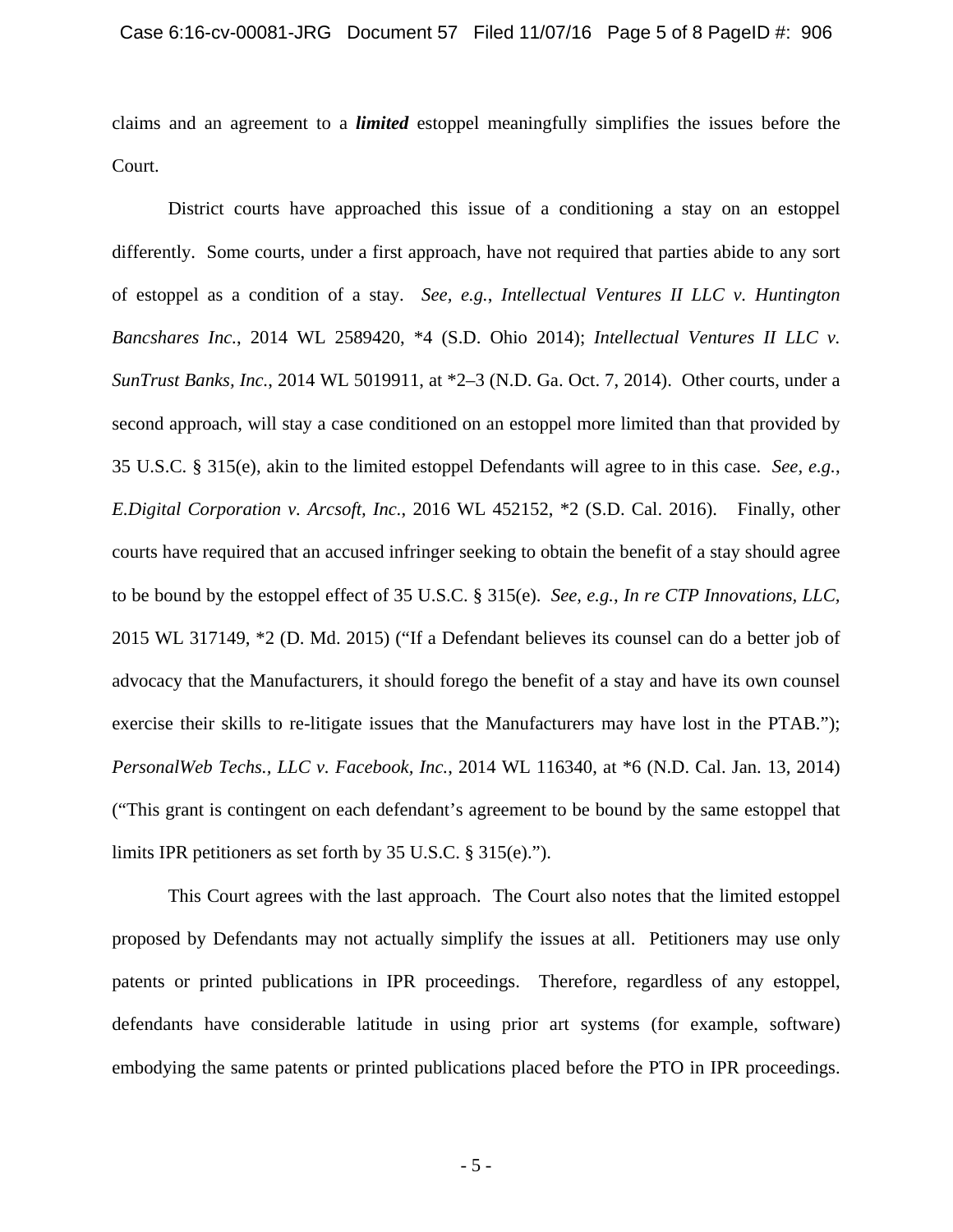*See 01 Communique Lab., Inc. v. Citrix Sys., Inc.*, 151 F. Supp. 3d 778, 797–99 (N.D. Ohio 2015) (discussing limitations of 35 U.S.C. § 315(c)); *ACCO Brands, Inc. v. PC Guardian Anti– Theft Prods., Inc.*, 592 F. Supp. 2d 1208, 1217–18 (N.D. Cal. 2008) (same).This ability to raise such prior art systems in a subsequent district court litigation is always present. However, barring an estoppel agreement commensurate with that of the statute, defendants can go one step farther. Parties would be free to rehash many of the same invalidity arguments based on references already considered by the PTO in the IPR proceedings. For example, under the limited estoppel proposed here, Defendants could raise new obvious combinations using old prior art the PTO considered, provided at least one new (perhaps inane) reference not previously considered by the PTO is used to meet one claim element. This would not simplify the case; rather, it very well might complicate the case, by precipitating a dispute as to whether such a combination fell within the carefully worded limited estoppel, *i.e.*, whether such combination fell within "a specific ground(s) upon which those IPRs were instituted." Such a dispute would either add to the issues before the Court or render the estoppel effect meaningless. Either way, a full statutory estoppel would avoid such disputes, but, as some have called it, "estoppel light" would not. The absence of a full statutory estoppel not only increases the ability of litigants to "game the system" and devise an unfair second bite at the apple, it also has the potential to increase rather than reduce the complexity of the validity issues that may come before the Court.

In sum, Defendants have not shown the Court that a limited estoppel—the most they will agree to—will greatly and necessarily simplify the issues in this litigation. Such is their burden. Moreover, since the PTO has expressly declined to institute IPR proceedings on claim 14 of the '177 patent, the litigation here is likely to proceed regardless of the outcome before the PTAB.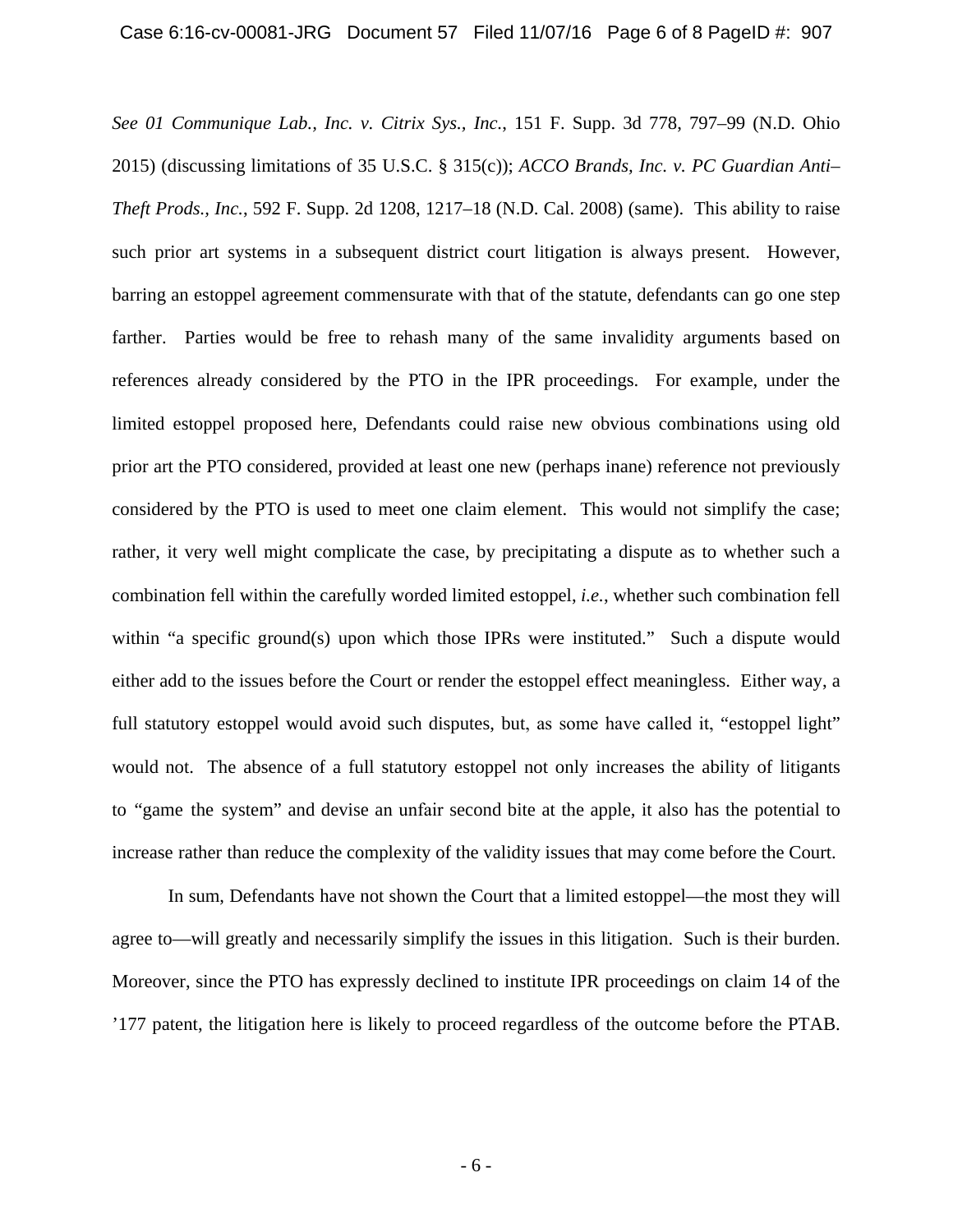On balance, absent a stronger estoppel provision, this factor is neutral or weighs slightly against a stay.

## **2. Undue Prejudice**

Plaintiff argues, as it did in the *BITCO* case, that a stay would cause it prejudice because it would delay enforcement of its patents. (Dkt. No. 49 at 9.) Plaintiff is a licensing entity and only seeks a monetary remedy for infringement. A delay in enforcing Plaintiff's patent rights, however long, would only serve to defer a potential damages award. As this Court stated in the *BITCO* case, "while a delay in enforcement of patent rights is certainly an interest entitled to weight, 'that factor is present in every case in which a patentee resists a stay, and it is therefore not sufficient, standing alone, to defeat a stay motion.'" (Dkt. No. 145 at 4, BITCO case (quoting *NFC Techs.*, 2015 WL 1069111, at \*2)).

However, as Plaintiff points out, there is an additional prejudice present in this case which was not present in the *BITCO* case: the lack of a statutory estoppel. Plaintiff argues that the lack of statutory estoppel tips the prejudice factor against a stay, because without an estoppel binding Kemper to the full extent of 35 U.S.C. § 315, Kemper could retain the right to present a nearly full-blown prior art case for the Asserted Patents after the stay lifts. (Dkt. No. 49 at 10.) The Court agrees, for the reasons explained above. This factor weighs against a stay.

## **3. The Stage Of The Proceedings**

Kemper filed its motion to stay promptly on June 22, 2016, eight days before the scheduling conference in this case. Thus, at the time Defendants filed the Motion, few deadlines had been reached in this case. This factor weighs in favor of a stay.

## **III. Conclusion**

"The party requesting a stay bears the burden of showing that the circumstances justify an exercise of that discretion." *Nken v. Holder*, 556 U.S. 418, 433–34 (2009). On balance, the